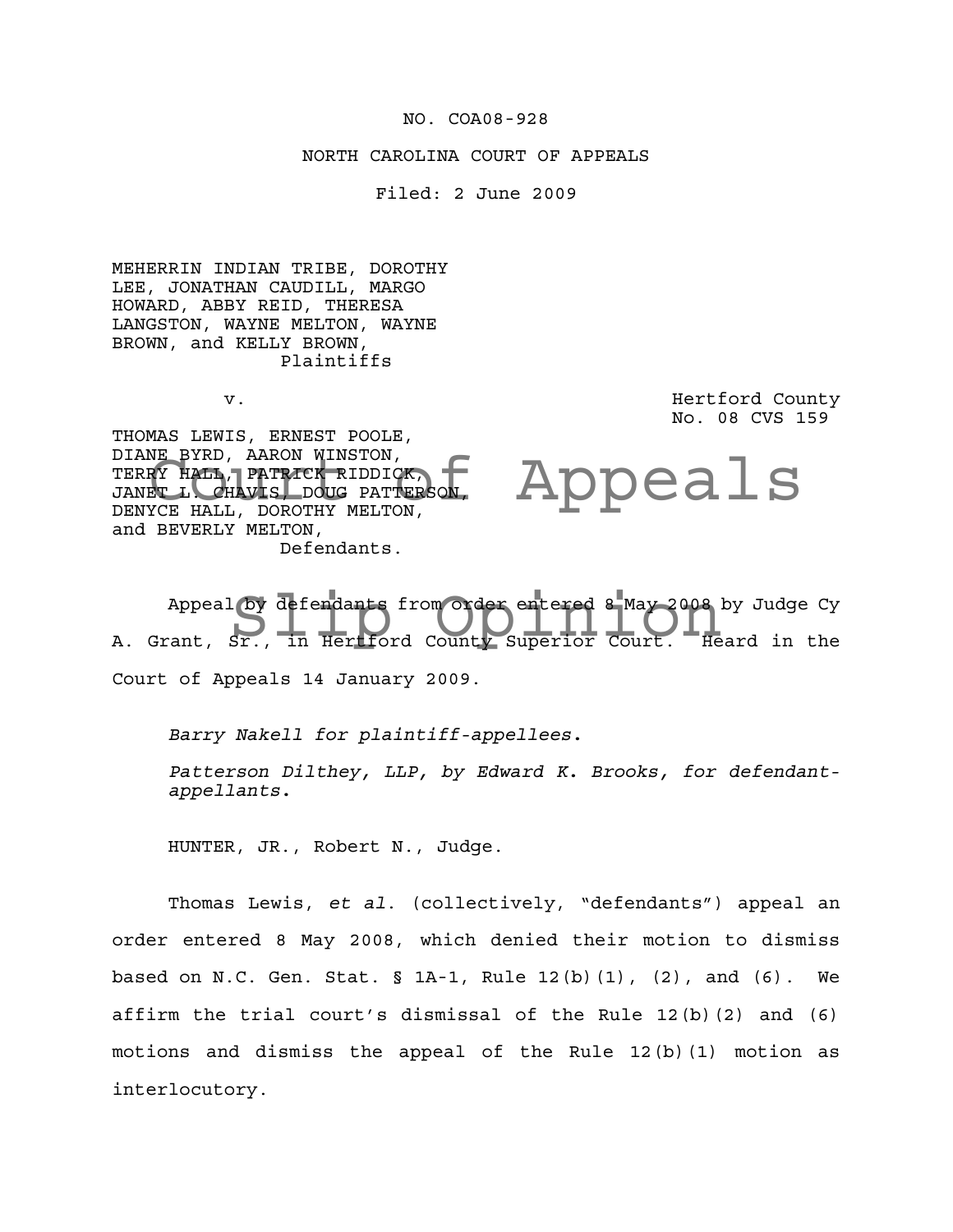#### I. Background

The Meherrin Indian Tribe ("the Tribe") is composed of the descendents of indigenous peoples who formerly resided at the mouth of the Meherrin River Valley and "who are of the same linguistic stock as the Cherokee, Tuscarora, and other tribes of the Iroquois Confederacy of New York and Canada . . . ." N.C. Gen. Stat. § 71A-7.1 (2007). These descendents "now resid[e] in small communities in Hertford, Bertie, Gates, and Northampton Counties . . . ." *Id.* The Tribe has not been recognized by the federal government and although N.C. Gen. Stat. § 71A-7.1 states that "in 1726 [the Tribe] w[as] granted reservational lands[,]" any such right to these lands now appears extinguished.

The Tribe is governed by the 1996 Meherrin Tribe Constitution and By-Laws, as amended. On 10 November 2007, the Tribe held a duly noticed and regularly scheduled meeting of its General Body. The Tribe, Dorothy Lee, *et al*. (collectively, "plaintiffs") allege that at that meeting, the General Body removed defendant Thomas Lewis as Chief of the Tribe and scheduled the next meeting of the General Body for 12 January 2008.

At this second meeting, plaintiffs allege that the General Body removed the remaining members of the Tribal Council, removed the Tribe's representative to the North Carolina Commission on Indian Affairs, and elected a new Tribal Council. As a result of these actions, plaintiffs allege that plaintiff Dorothy Lee became Acting Chief of the Tribe. Plaintiffs further allege that the Secretary of the General Body was removed by the General Body at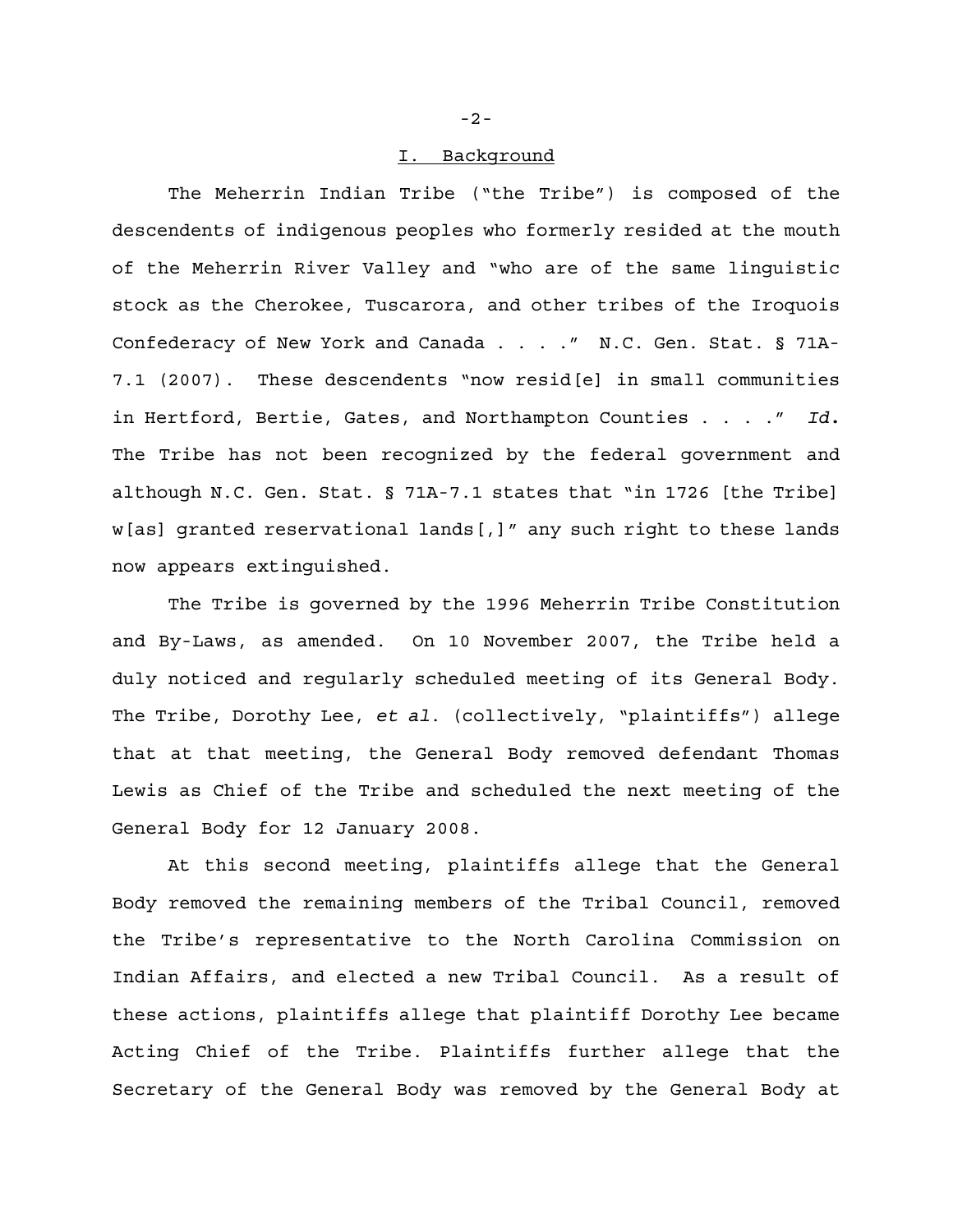the Tribe's regularly scheduled 8 March 2008 meeting. It is the dispute between these factions of the Tribe which underlie this litigation.

On 13 March 2008, plaintiffs individually and on behalf of the Tribe filed a complaint against the individuals plaintiffs contend formerly held tribal office. The complaint contained a claim for declaratory judgment, a claim for injunctive relief, and an action to quiet title. Plaintiffs' complaint alleged: (1) the Tribe's General Body removed defendants at tribal meetings on 10 November 2007, 12 January 2008, and 8 March 2008; (2) defendants did not timely appeal their removal to the Tribe's Grievance Committee; (3) plaintiffs were properly elected by the Tribe's General Body at meetings on 12 January 2008 and 8 March 2008; (4) plaintiffs directed defendants to deliver "all books, records, materials, funds, keys, material relating to control of the Meherrin Indian Tribe web site, and property in their possession or control belonging to the Meherrin Indian Tribe  $[j]$ " (5) defendants failed to deliver all requested material; and (6) the Tribal Council and the Tribe's General Body never approved the property transfer purportedly accomplished by a deed recorded on 21 October 2005 in Hertford County's Register of Deeds Office.

In addition to the Tribe there is alleged to exist another entity entitled Meherrin Indian Tribe ("MIT, Inc."), a non-profit North Carolina corporation. The legal relationship between the Tribe and the non-profit corporation is not articulated in the pleadings, but the 21 October 2005 deed challenged by plaintiffs

-3-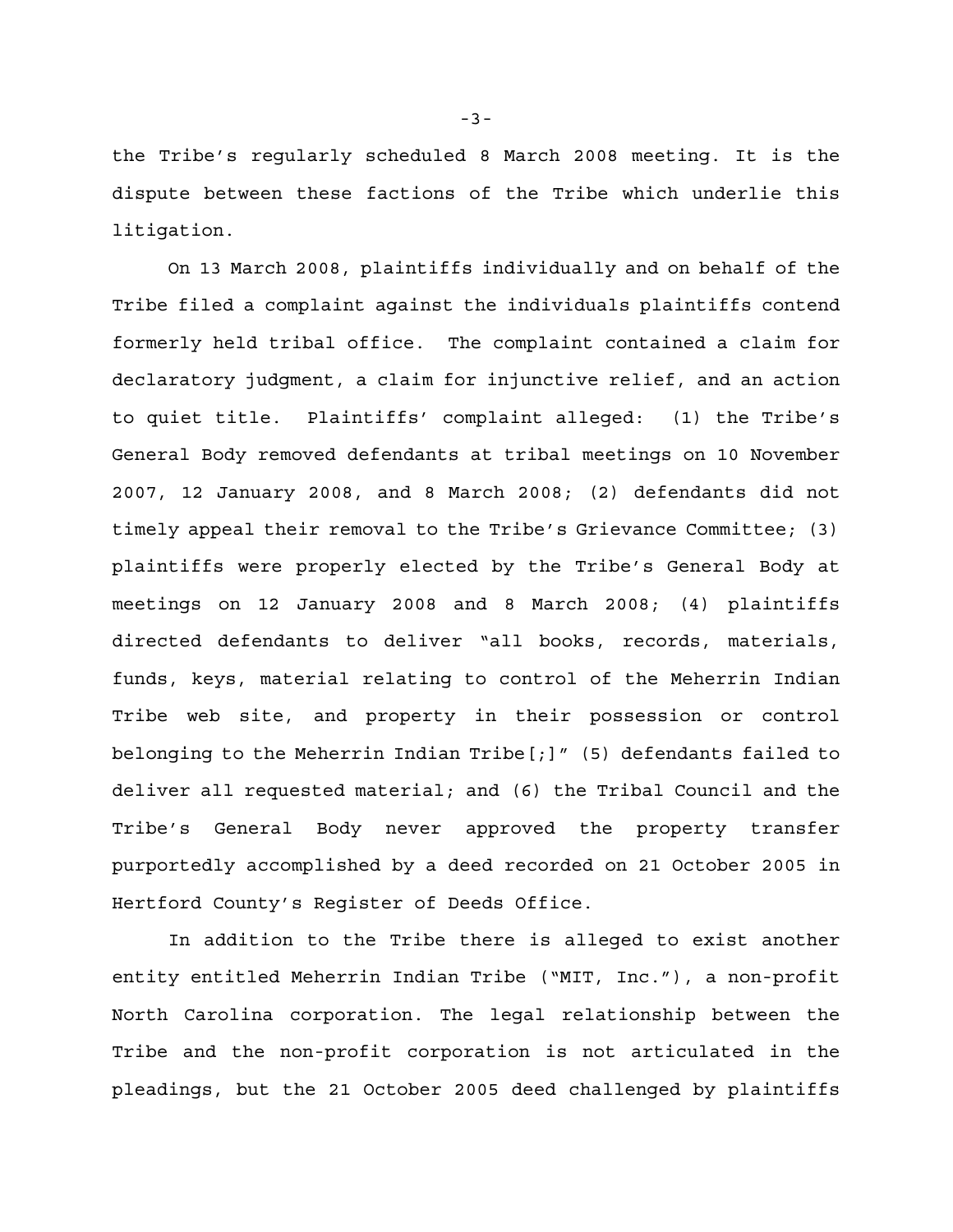transferred a 46.965-acre parcel from MIT, Inc., to "the MEHERRIN INDIAN TRIBE, known as petitioners 119A by the Bureau of Indian Affairs . . . ."

On 8 May 2008, defendants filed a pre-answer motion to dismiss pursuant to N.C. Gen. Stat.  $\S$  1A-1, Rule 12(b)(1), (2), and (6). Defendants' motion to dismiss claimed "the underlying facts raised in the Complaint arise from acts of self-governance over the people and property of the Meherrin Tribe of North Carolina[;] this action should be dismissed for lack of subject matter jurisdiction, lack of personal jurisdiction and for Plaintiffs' failure to state a claim upon which relief may be granted." Defendants further alleged that "Plaintiffs' action should be dismissed for lack of subject matter jurisdiction based on Plaintiffs' lack of standing to bring suit."

The trial court denied defendants' motion to dismiss, found "that [its] Order affect[ed] a substantial right of Defendants[,]" and certified its order for immediate appeal pursuant to N.C. Gen. Stat. §§ 1-277(a) and 1A-1, Rule 54(b). Defendants appeal.

## II. Interlocutory Appeal

On 8 August 2008, plaintiffs filed a motion to dismiss defendants' appeal as interlocutory and premature. Plaintiffs alleged the trial court's certification for immediate appeal had no effect and the denial of defendants' motion to dismiss did not affect a substantial right of defendants.

"An interlocutory order is one made during the pendency of an action, which does not dispose of the case, but leaves it for

-4-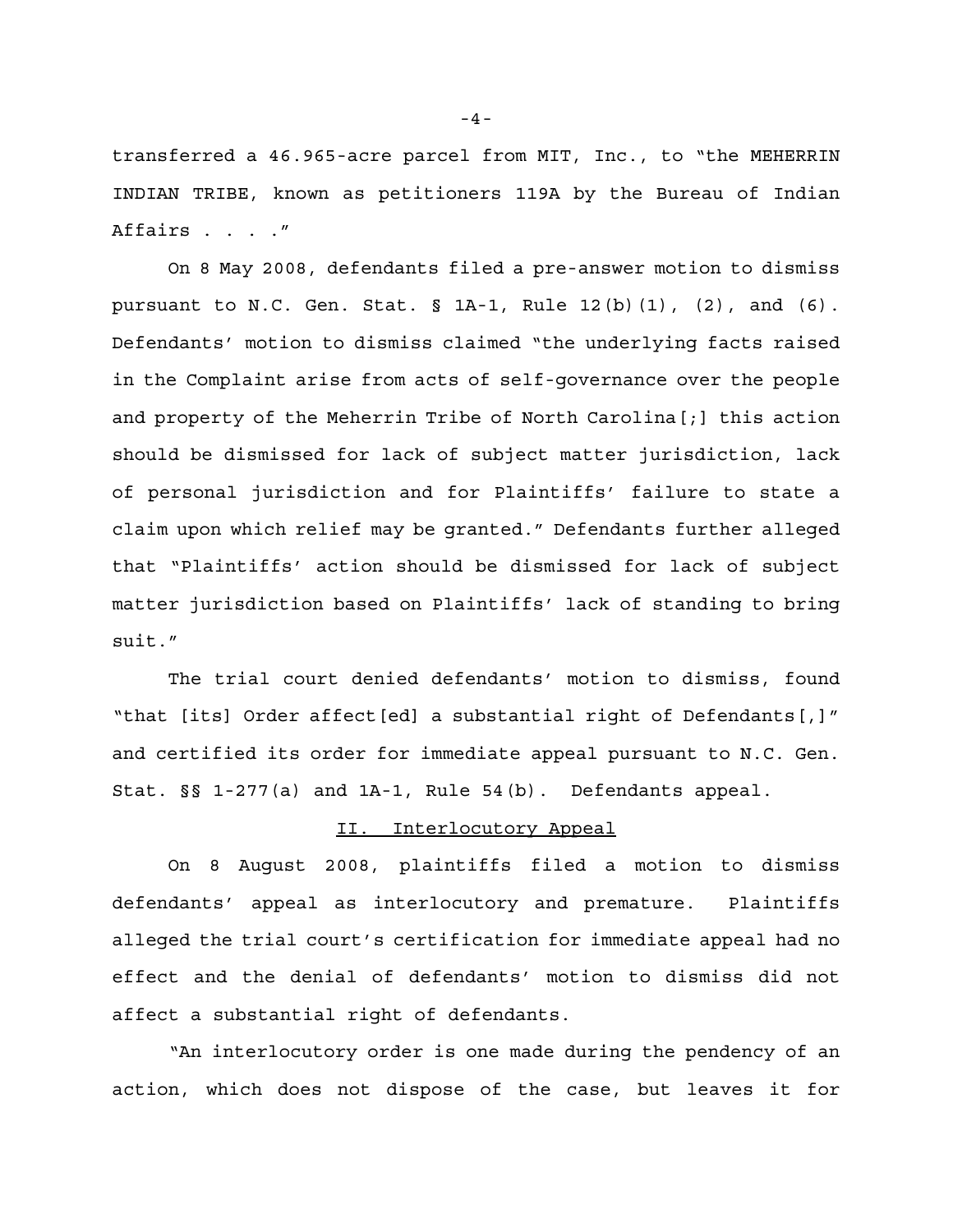further action by the trial court in order to settle and determine the entire controversy." *Veazey v. Durham*, 231 N.C. 357, 362, 57 S.E.2d 377, 381, *reh'g denied*, 232 N.C. 744, 59 S.E.2d 429 (1950).

> A party may appeal an interlocutory order under two circumstances. First, the trial court may certify that there is no just reason to delay the appeal after it enters a final judgment as to fewer than all of the claims or parties in an action. N.C.G.S. § 1A-1, Rule 54(b) (1990). Second, a party may appeal an interlocutory order that "affects some substantial right claimed by the appellant and will work an injury to him if not corrected before an appeal from the final judgment."

*Dep't of Transp. v. Rowe*, 351 N.C. 172, 174–75, 521 S.E.2d 707, 709 (1999) (quoting *Veazey*, 231 N.C. at 362, 57 S.E.2d at 381). A party may also immediately appeal a denial of a motion to dismiss based on lack of personal jurisdiction. N.C. Gen. Stat. § 1-277(b) (2007).

## A. Rule 54(b) Certification

Here, the trial court certified its order "for immediate appeal pursuant to Rule 54(b) of the North Carolina Rules of Civil Procedure and Section 1-277(a) of the North Carolina General Statutes." The trial court did not, however, "enter[] a final judgment as to fewer than all of the claims or parties in [the] action." *Rowe*, 351 N.C. at 175, 521 S.E.2d at 709. The trial court's certification of its denial of defendants' motion to dismiss has no effect in this instance. We now turn to whether this appeal although interlocutory, is properly before us pursuant to N.C. Gen. Stat. § 1-277(b).

B. N.C. Gen. Stat. § 1-277

-5-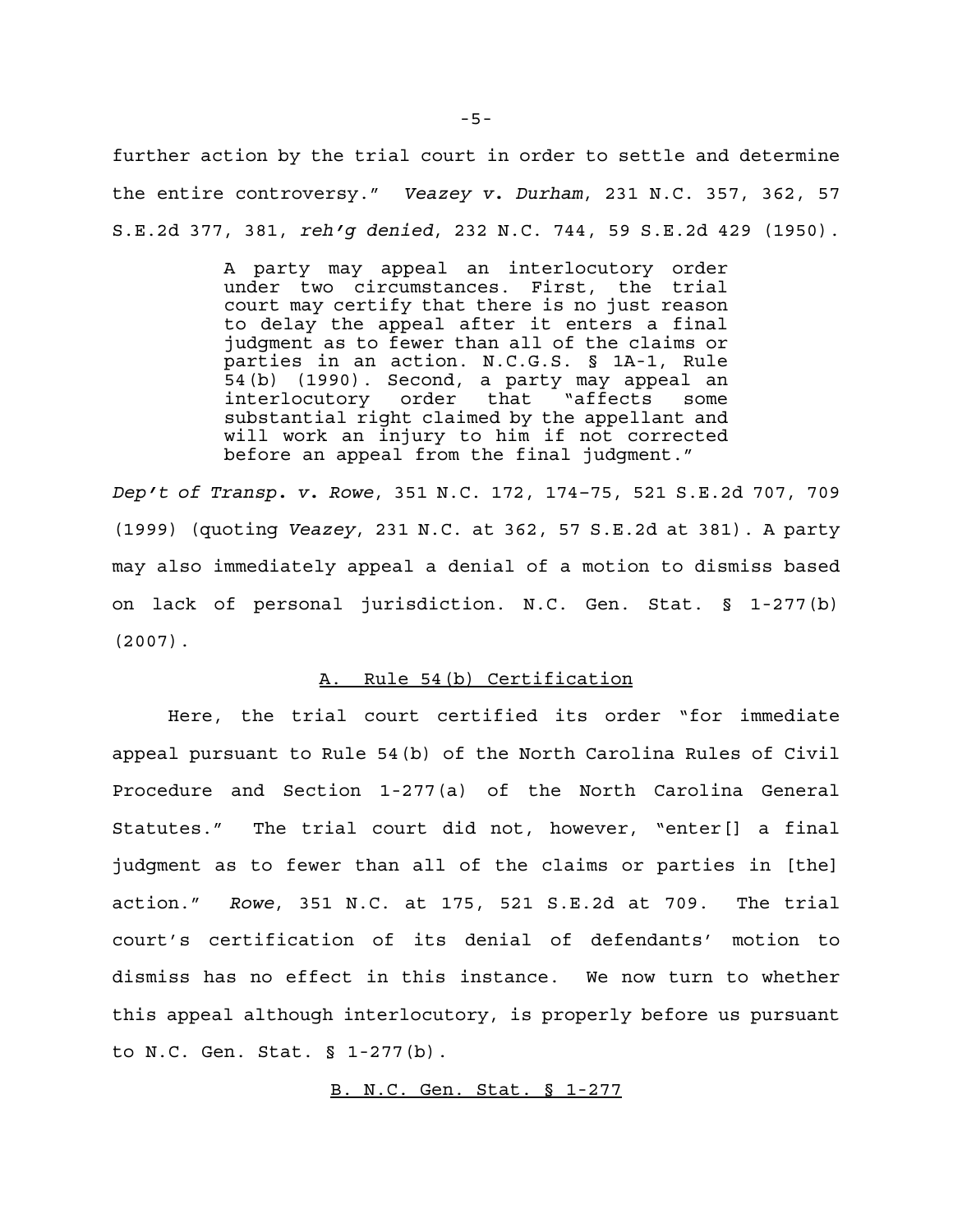N.C. Gen. Stat. § 1-277 allows a party to immediately appeal the denial of a motion to dismiss if the denial either (1) affects a substantial right or (2) is based on lack of personal jurisdiction. N.C. Gen. Stat. § 1-277 (2007). In the present case, the sole basis for defendants' Rule 12(b)(2) and (6) motions to dismiss is defendant's claim of sovereign immunity. Defendant's 12(b)(1) motion to dismiss is based on sovereign immunity and plaintiffs' lack of standing.

Defendants' appeal from denial of Rule 12(b)(2) motion In *Teachy v. Coble Dairies, Inc.*, our Supreme Court stated:

Although the federal courts have tended to minimize the importance of the designation of a sovereign immunity defense as either a Rule 12(b)(1) motion regarding subject matter jurisdiction or a Rule 12(b)(2) motion regarding jurisdiction over the person, the distinction becomes crucial in North Carolina because G.S. 1-277(b) allows the immediate appeal of a denial of a Rule 12(b)(2) motion but not the immediate appeal of a denial of a Rule  $12(b)(1)$  motion.

*Teachy v. Coble Dairies, Inc.*, 306 N.C. 324, 327–28, 293 S.E.2d 182, 184 (1982). While our Supreme Court in *Teachy* declined to determine whether sovereign immunity is a question of subject matter jurisdiction or personal jurisdiction, our Court has held "that an appeal of a motion to dismiss based on sovereign immunity presents a question of personal jurisdiction rather than subject matter jurisdiction, and is therefore immediately appealable." *Data Gen. Corp. v. Cty. of Durham*, 143 N.C. App. 97, 100, 545 S.E.2d 243, 245–46 (2001) (citing N.C. Gen. Stat. § 1-277 (1996) and *Zimmer v. N.C. Dep't of Transp.*, 87 N.C. App. 132, 133-34, 360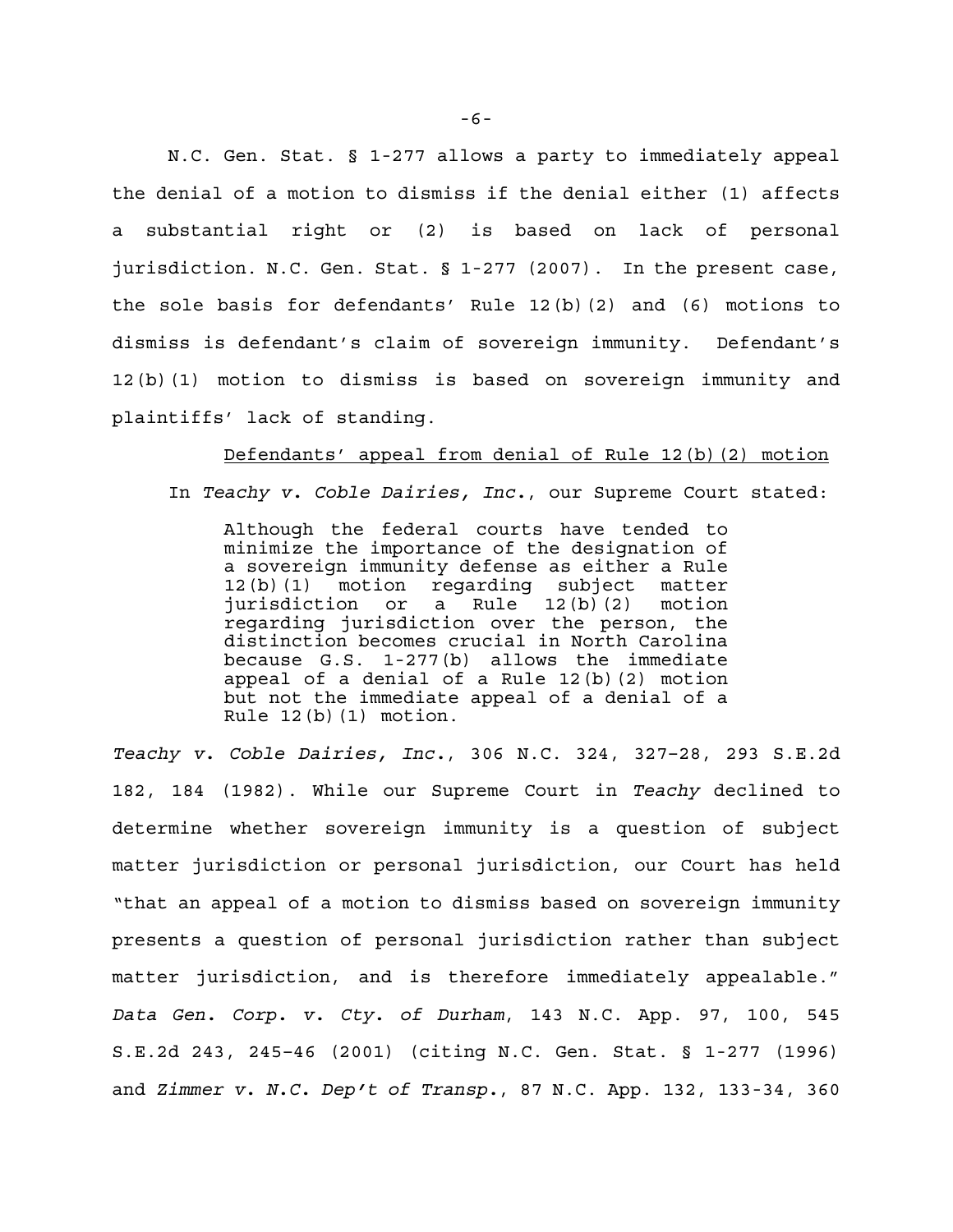S.E.2d 115, 116 (1987)). Therefore, pursuant to *Data Gen. Corp* and *Zimmer*, plaintiffs' motion to dismiss defendants' appeal as interlocutory is denied with respect to defendants' appeal from denial of their Rule 12(b)(2) motion to dismiss for lack of personal jurisdiction.

## Defendants' appeal from denial of Rule 12(b)(1) motion

N.C. Gen. Stat. § 1-277(b) allows only for an immediate appeal of the denial of a motion to dismiss based on personal jurisdiction, not subject matter jurisdiction. Further, pursuant to *Data Gen. Corp.*, the claim of sovereign immunity cannot be the basis for a motion to dismiss for lack of subject matter jurisdiction. Therefore, we hold defendants' appeal from the denial of their Rule 12(b)(1) motion based on sovereign immunity is neither immediately appealable pursuant to N.C. Gen. Stat. § 1- 277(b), nor affects a substantial right.

Defendants alleged plaintiffs' lack of standing as a second basis for their motion to dismiss based on lack of subject matter jurisdiction. However, on appeal, defendants failed to argue why the denial of a motion to dismiss based on lack of standing affects a substantial right of defendants. "An appellant bears the burden of demonstrating that an order will adversely affect a substantial right." *Crouse v. Mineo*, 189 N.C. App. 232, 235, 658 S.E.2d 33, 35 (2008) (citing *Jeffreys v. Raleigh Oaks Joint Venture*, 115 N.C. App. 377, 379, 444 S.E.2d 252, 253 (1994)). Therefore, plaintiffs' motion to dismiss defendants' appeal as interlocutory is granted

-7-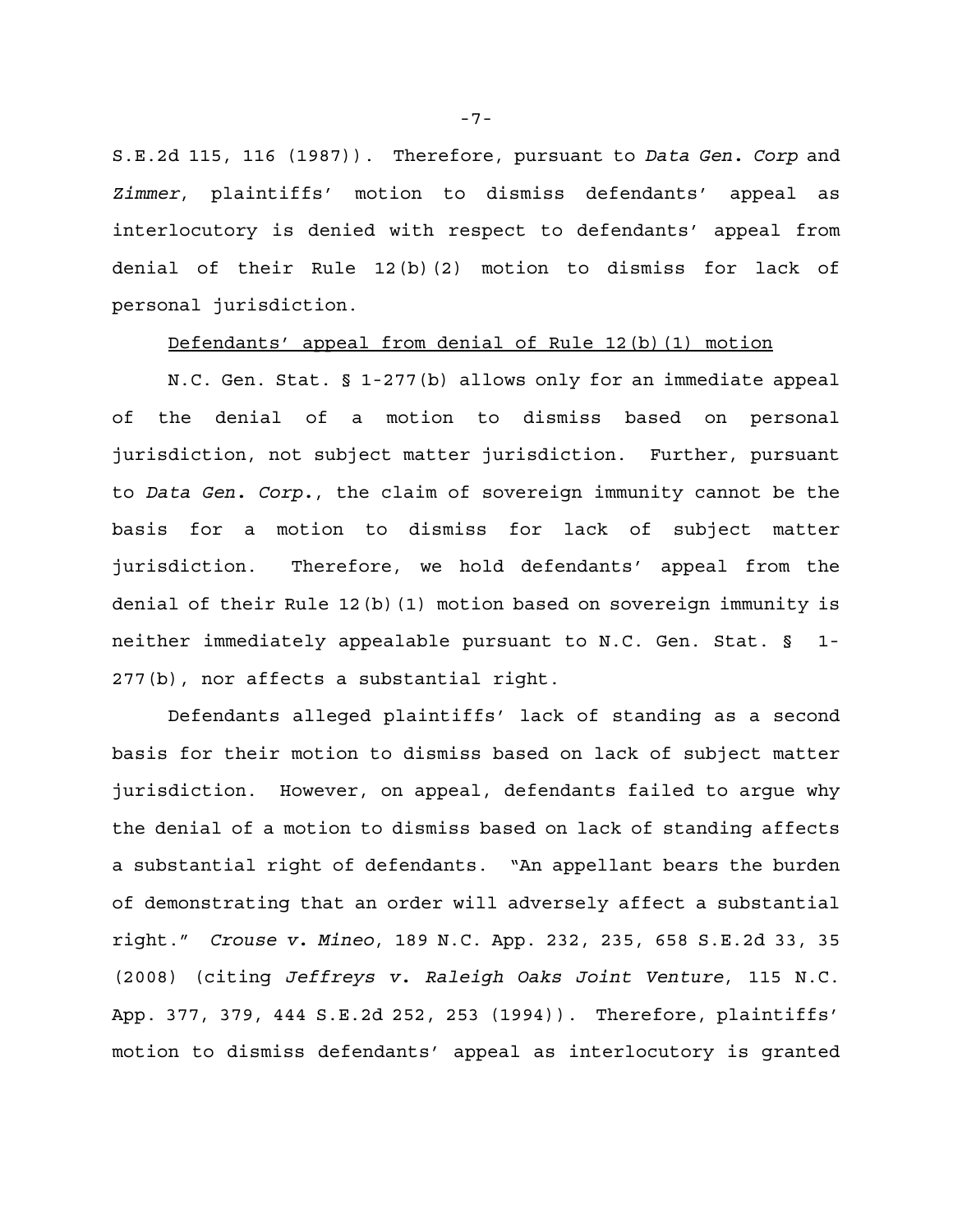with respect to defendants' appeal from the denial of their Rule 12(b)(1) motion to dismiss for lack of subject matter jurisdiction.

# Defendants' appeal from denial of Rule 12(b)(6) motion

Our Court in *Anderson v. Town of Andrews* held that an appeal from the denial of a Rule 12(b)(6) motion to dismiss based on sovereign immunity affects a substantial right and is therefore immediately appealable. *Anderson v. Town of Andrews*, 127 N.C. App. 599, 601, 492 S.E.2d 385, 386 (1997) (citing *EEE-ZZZ Lay Drain Co. v. N.C. Dept. of Human Resources*, 108 N.C. App. 24, 27, 422 S.E.2d 338, 340 (1992), *overruled on other grounds by Meyer v. Walls*, 347 N.C. 97, 489 S.E.2d 880 (1997)) (holding if immunity is raised as a basis in the motion for summary adjudication, a substantial right is affected and the denial is immediately appealable). Therefore, plaintiffs' motion to dismiss defendants' appeal from the denial of their Rule 12(b)(6) motion to dismiss based on sovereign immunity is denied.

# III. Merits of defendants' appeal

We now turn to review of the trial court's denial of defendants' motions to dismiss pursuant to N.C. Gen. Stat. § 1A-1, Rule 12(b)(2) and (6). Defendants' sole basis for their Rule 12(b)(2) and (6) motions to dismiss is defendants' claim of sovereign immunity.

The Meherrin Tribe has no reservation. The Tribe has not been recognized by the federal government. The constitution of the Tribe has no functioning judiciary for resolution of intra-tribal disputes to which this dispute could be referred prior to

-8-